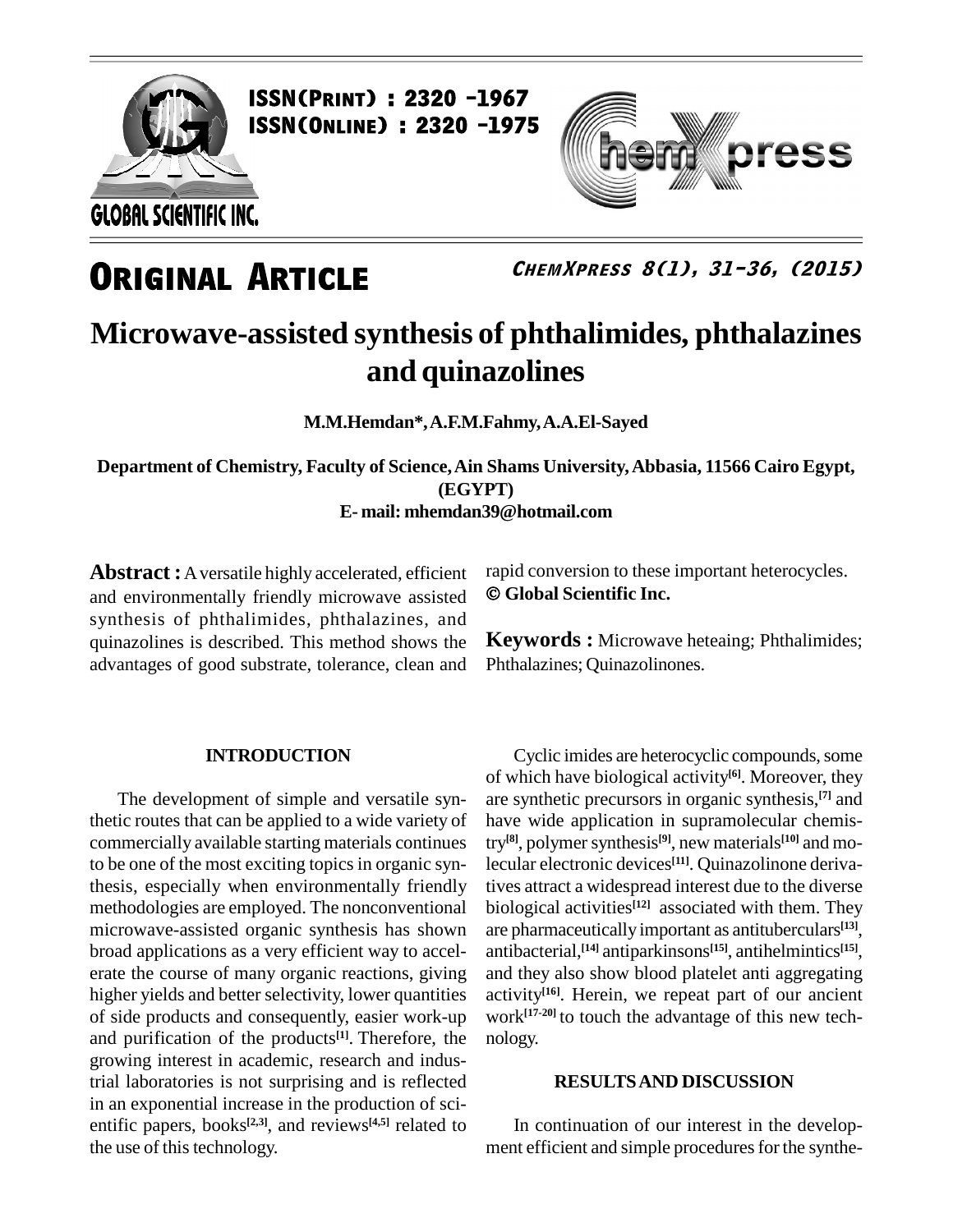sis of heterocycles we have reported previously the synthesis of cyclic imides, phthalazines and quinazolines **[19]** via conventional methods. Herein, we would like to report synthesis of these hetero cycles under microwave irradiation method (MWI). Thus, a solution of phthalic anhydride **(1)** and hy droxylamine hydrochloride in pyridine, was irradi ated in a microwave oven of power 800 W to give  $-95\%$  as shown in Scheme 2 and TABLE 2. Sena N-hydroxyphthalimide**(2)** after 1 min.in74 % yield as depicted in Scheme 1. The product was isolated by treating of the crude reaction mixture with ice / HCl, followed by filtration and washing the solid obtained with water to remove the pyridenium salt. The transformation proceeded very clean, without any traces of side products. The solution of N hydroxyphthalimide**(2)** in formamide was MWI to produce phthalimde**(3)** after 11min. with 60 % yield. Treatment of phthalic anhydride **(1**) with the formamide failed to give the expected phthalimide (**3)**,however, it was produced by reaction of **1** with urea, in 5 min. under solvent free procedure (Cf. doublet in the regions  $(1789 - 1764)$  cm<sup>-1</sup> and  $(1715$ TABLE 1). Complete conversion was observed  $-1705$  cm<sup>-1</sup> for carbonyl group of cyclic imides. within few minutes in all cases, which leads to a serious energy saving. For comparative studies, the reactions were also carried out under traditional



conditions **[21]**.All the products are known compounds and were identified on the basis of their IR spectra and by direct comparison of their tlc, m.p. and m.m.p. with those of authentic samples.

Compounds **1-3** were microwave irradiated with aromatic amines, in DMF to afford N-aryl<br>phthalimide derivatives  $4a-d$  in 3-4 min. (yield 48<br>- 95%) as shown in Scheme 2 and TABLE 2. Sena phthalimide derivatives **4a-d** in 3-4 min. (yield 48 et al<sup>[22]</sup>. reported the reaction of aromatic amines with phthalic anhydride under solvent free proce dure afforded N-aryl phthalamic acid **5** as well as, noexamplesofimide formation on solid support with out the addition of strong Lewis acid have been re ported so far **[23]**. The role of DMF can be explained as an energy transfer agent and homogenizer to in crease the reaction temperature **[24]**. The reactions were also carried out under traditional conditions **[17]** and the products were proved by their tlc, mp.andm.m.p. (Cf. TABLE 2) and their IR spectra<sup>[25-</sup><sup>28]</sup>. The IR spectra of compounds **4a-d** showed a doublet in the regions (1789 – 1764) cm<sup>-1</sup> and (1715) <sup>28]</sup>. The IR spectra of compounds **4a-d** showed a doublet in the regions (1789 – 1764) cm<sup>-1</sup> and (1715 – 1705) cm<sup>-1</sup> for carbonyl group of cyclic imides.

The reaction of the imides **1,2** with hydrazine hydrate and/or phenylhydrazine under solvent free procedure afforded 1,4-phthalazinedione derivatives **6a,b** (Scheme 2, TABLE 2). However, reaction of compound **3** with phenyl hydrazineafforded N anilinophthalimide **[17](7)** instead of the expected N phenyl-1,4-phthalazinedione (**6b**). The structure of compounds **6a,b** and **7** was established on the basis of their characteristic IR data and direct compari son of tlc, m.p. and m.m.p with authentic samples **[29- 31]**.

Treatment of N-(*p*-tollaylsulphonyloxy) phthalimide**(8)** with aromatic amines under micro wave irradiation produced 3-aryl-1,2,3,4 tetrahydroquinazoline-2,4-diones **9a-d** (Scheme 3, **Scheme 1** TABLE 2). The formation of compounds **9a-d** can

|  | TABLE 1: Formation of compounds 2 and 3 under traditional and microwave heating |  |
|--|---------------------------------------------------------------------------------|--|
|  |                                                                                 |  |

| Product        | <b>Traditional</b> |                        | <b>MWI</b>     |                 |                   | Litt.         |
|----------------|--------------------|------------------------|----------------|-----------------|-------------------|---------------|
| number         | Time (min.)        | Yield<br>$\frac{1}{2}$ | Time<br>(min.) | Yield<br>$(\%)$ | mp<br>$\rm ^{o}C$ | $mp^{\circ}C$ |
| ∠              | 20                 |                        |                | 74              | 230-233           | 230-232       |
| $3^{\rm a}$    | 20                 |                        |                | 60              |                   | 234-236       |
| 2 <sup>b</sup> | 20                 |                        |                | 89              |                   | 234-236       |

**<sup>a</sup> product of MWI of compound 2 and formamid; <sup>b</sup> product of MWI of compound 1 and urea.**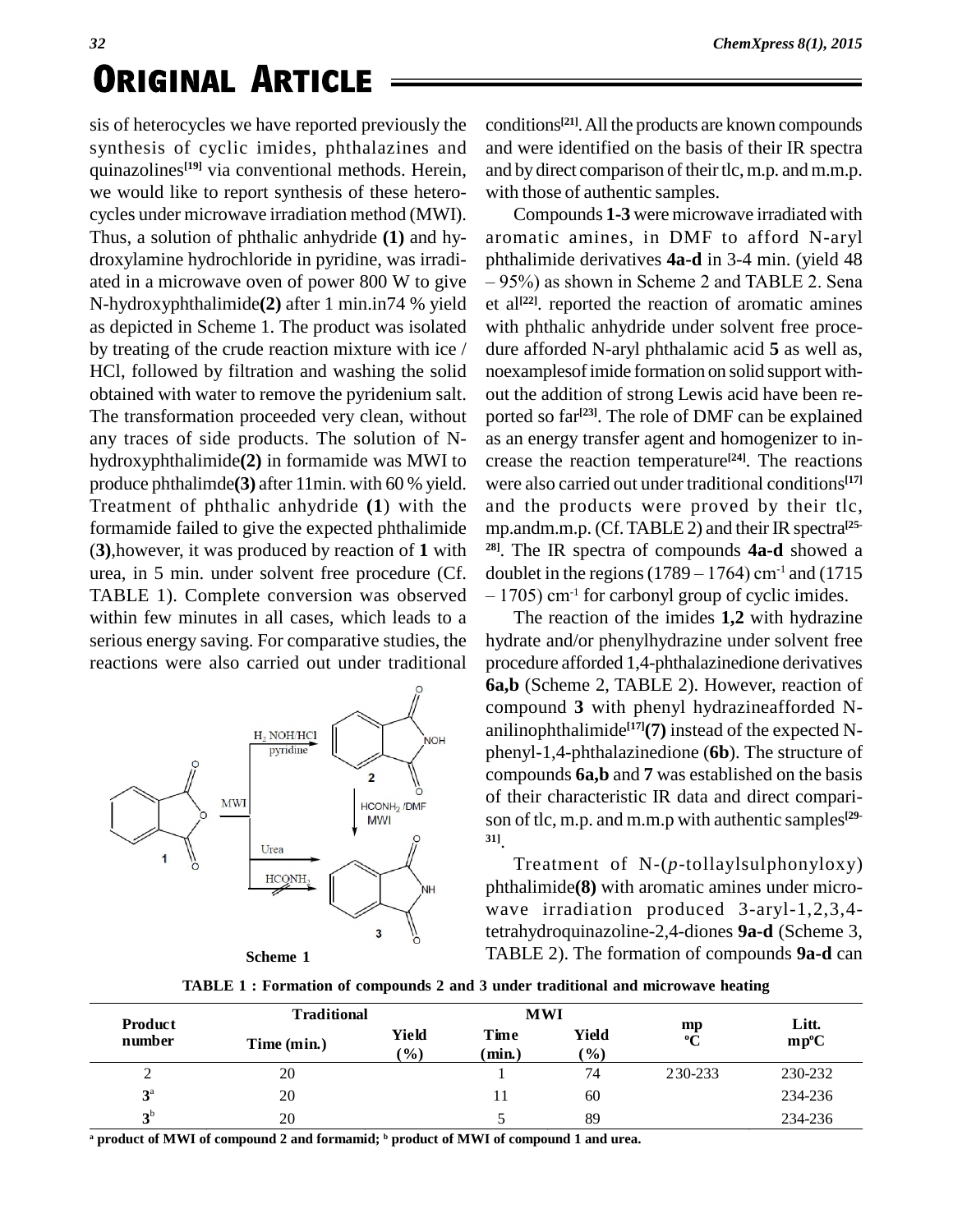

#### **Scheme 2**

**TABLE 2 : Formation of compounds 4,6,7 and 3 under traditional and microwave heating**

| $S^*$          | Product<br>number                                      |             | <b>Traditional</b> |                          | <b>MWI</b>          |                      | Litt.         |
|----------------|--------------------------------------------------------|-------------|--------------------|--------------------------|---------------------|----------------------|---------------|
|                |                                                        | Time (min.) | Yield<br>(%)       | <b>Time</b><br>(min.)    | <b>Yield</b><br>(%) | mp<br>$\overline{C}$ | $mp^{\circ}C$ |
|                |                                                        |             | Ar                 |                          |                     |                      |               |
| $\mathbf{1}$   | 4a $C_6H_5$                                            | 3           | 85                 | $\overline{\mathcal{A}}$ | 88                  | 197-198              | 204-205       |
| $\mathbf{1}$   | 4b p-CH <sub>3</sub> $C_6H_4$                          | 3           | 72                 | 4                        | 75                  | 197-199              | 201-202       |
| 1              | 4cp-OCH <sub>3</sub> C <sub>6</sub> H <sub>4</sub>     | 3           | 75                 | 4                        | 76                  | 146-148              | 153-155       |
| 1              | 4d p-ClC <sub>6</sub> H <sub>4</sub>                   | 3           | 75                 | 4                        | 80                  | 190-192              | 194-195       |
| 2              | 4a $C_6H_5$                                            | 3           | 80                 | 3                        | 95                  | 198-190              | 204-205       |
| 2              | 4b p-CH <sub>3</sub> $C_6H_4$                          | 3           | 79                 | 4                        | 83                  | 196-198              | 201-202       |
| $\overline{c}$ | 4c $p$ -OCH <sub>3</sub> C <sub>6</sub> H <sub>4</sub> | 3           | 82                 | 4                        | 90                  | 148-150              | 153-155       |
| 2              | 4d p-ClC <sub>6</sub> H <sub>4</sub>                   | 3           | 86                 | 4                        | 87                  | 188-190              | 194-195       |
| 3              | 4a $C_6H_5$                                            | 3           | 56                 | 3                        | 50                  | 199-190              | 204-205       |
| 3              | 4b $p$ -CH <sub>3</sub> C <sub>6</sub> H <sub>4</sub>  | 3           | 62                 | 3                        | 51                  | 196-198              | 201-202       |
| 3              | 4cp-OCH <sub>3</sub> C <sub>6</sub> H <sub>4</sub>     | 3           | 53                 | 3                        | 48                  | 147-148              | 153-155       |
| 3              | 4d p-ClC <sub>6</sub> H <sub>4</sub>                   | 3           | 60                 | 3                        | 57                  | 190-192              | 194-195       |
|                |                                                        |             | $\mathbf R$        |                          |                     |                      |               |
| $\mathbf{1}$   | 6a H                                                   | 0.5         | 89                 | $\mathbf{1}$             | 80                  | $>300$               | $>300$        |
| 2              | 6a H                                                   | 0.5         | 80                 | $\mathbf{1}$             | 60                  | $>300$               | $>300$        |
| 3              | 6a H                                                   | 0.5         | 83                 | $\mathbf{1}$             | 83                  | $>300$               | $>300$        |
| 1              | 6b Ph                                                  | 3           | 70                 | 4                        | 46                  | 214-215              | 210-212       |
| 2              | 6b Ph                                                  | 3           | 79                 | 4                        | 35                  | 214-215              | 210-212       |
| 3              | 7                                                      | 3           | 70                 | 4                        | 85                  | 174-175              | 173-175       |
| 8              | 9a Ph                                                  | 3           | 60                 | 1.5                      | 55                  | 288-290              | 287-289       |
| 8              | 9b $p$ -CH <sub>3</sub> C <sub>6</sub> H <sub>4</sub>  | 3           | 62                 | 1.5                      | 60                  | 256-258              | 255-257       |
| $8\,$          | 9c $p$ -OC $H_3C_6H_4$                                 | 3           | 58                 | 1                        | 50                  | 214-215              | 218-220       |
| $8\,$          | 9d $p$ -ClC <sub>6</sub> H <sub>4</sub>                | 3           | 49                 | 1.5                      | 58                  | $>300$               | $>300$        |

**S = number of the starting compound**

be visualized on the basis of Lossen rearrangements (Cf. Scheme 4) to give anilide**A**, followed by cy-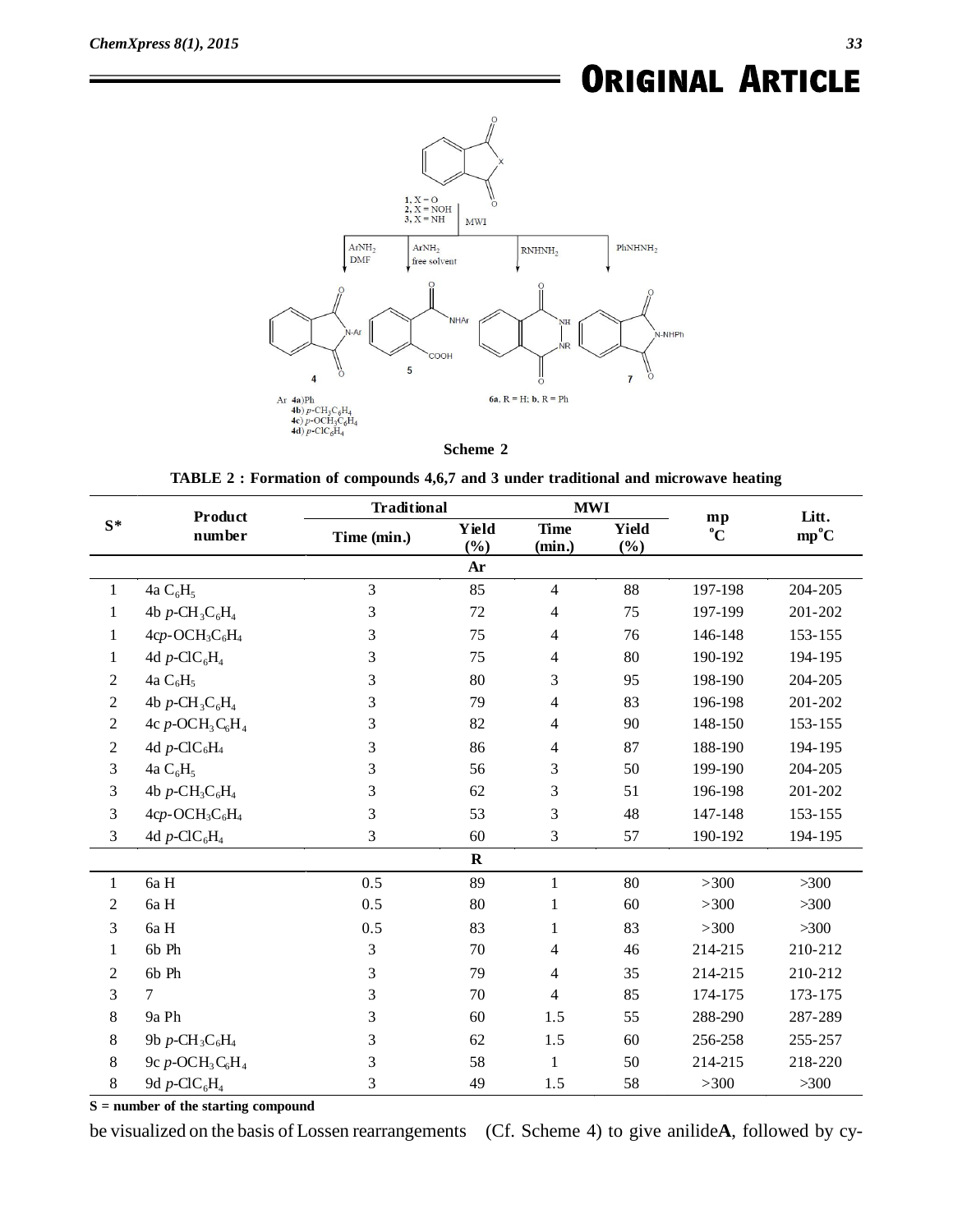

**Scheme 4 : Lossen rearrangement and formation of compounds 9a-d**

clization via a removal an amine molecule to give quinazolinones9a-d. Contrary to the traditional methods **[19]**, high yields were obtained within short reaction times as well as a reduction of one step in the formation of quinazolinone**9a-d**. The structure of compounds **9a-d** was established on the basis of their characteristic IR data that showed a doublet in the compounds **9a-d** was established on the basis of their melcharacteristic IR data that showed a doublet in the sam regions  $(1727 - 1704 \text{ cm}^{-1})$  and  $(1673 - 1656 \text{ cm}^{-1})$  pou characteristic IR data that showed a doublet in the sample<br>regions  $(1727 - 1704 \text{ cm}^{-1})$  and  $(1673 - 1656 \text{ cm}^{-1})$  pounds<br>for carbonyl group of cyclic imides and  $3291 - 3206$ cm-1 for NH group as well as direct comparison tlc, m.p. and m.m.p. with authentic samples obtained by conventional experiments **[19]**.

#### **CONCLUSION**

Cyclic imides **2**-**4 and 7**;phthalazinediones**6**, and quinazolinones**9** were prepared by applying a simple, fast, and highly efficient procedure under microwave irradiation. The transformation pro ceeded very clean, without any traces of side prod- This method affords high yield of the desired prod- in domestic household oven "SHARP" R-231F, 230ucts in remarkably short reaction times with serious

energy saving. All the reactions were performed in domestic household oven "SHARP" R-231F, 230-240 V, 50Hz, 800W. Conventional reflux was performed in parallel with MW irradiation. The prod ucts are fully examined by their melting points, mixed melting, TLC, and IR spectroscopy with authentic samples.All yields correspond to isolated pure com pounds.

#### **EXPERIMENTAL**

ucts apart from the main one and starting materials. wave irradiated reactions (MWI) were performed The melting points were determined in capillary tubes on Gallankemp melting point apparatus and were uncorrected. The infrared spectra were recorded on FTIR Maltson (infinity series) spectrometers as KBr discs. Thin layer chromatography (TLC) was carried out for the monitoring of the progress of all reactions and homogeneity of synthesized compounds. TLC was performed usingTLC aluminum sheet silica gel  $F_{254}$  (Merck). The micro-<br>wave irradiated reactions (MWI) were performed<br>in domestic household oven "SHARP" R-231F, 230-240 V, 50Hz, 800W. Conventional reflux was per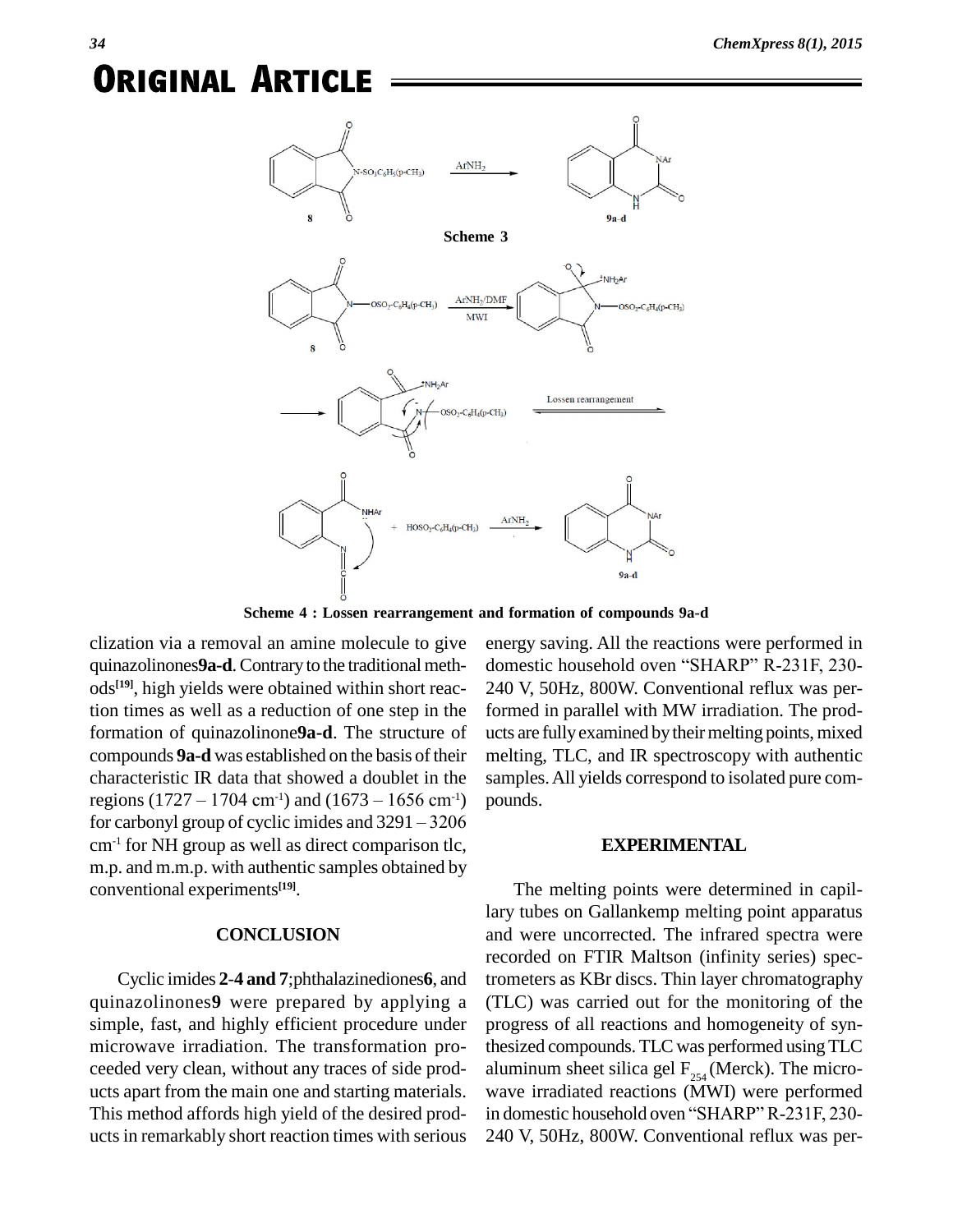formed in parallel with MW irradiation. All yields correspond to isolated pure compounds.

#### **General procedure**

Synthesis of compounds**2, 3, 4a-d, [17] 6a, b, [17] and 7, [17] 9a-d [19]** were performed according to pro cedures described in the literatures.

#### **Synthesis of 2 from phthalic anhydride**

The mixture of phthalic anhydride (3mmole) and hydroxylamine hydrochloride (3mmole) in pyridine (2 ml) was MWI for 1min. After cooling, the reaction mixture was poured onto ice / HCl, the solid product wasfiltered off and recrystallized from etha nol.

#### **Synthesis of 3 from 2**

N-hydroxyphthalimide (**2**) (3 mmole) andformamide (8 mmole) in DMF (2 ml) were MWI for 11min, cool, the solid product was recrystallized from water.

#### **Synthesis of 3 from phthalicanhydride**

Phthalic anhydride (3 mmole) and urea (5 mmole) was fused under MWI for 5min. The solid product was recrystallized from water.

#### **Synthesis of N-arylphthalimide4a-d**

Phthalic anhydride, (3 mmole) or N hydroxyphthalimide, (3 mmole) or phthalimide (3 mmole) and aromatic amines (3 mmole) in DMF (2 ml) were MWI for 3-4 min, cool, the solid products were recrystallized from ethanol.

#### **Action of hydrazines on compounds 1-3**

Compounds **1**or**2** or **3** (3 mmole) and hydrazine hydrate (0.5 ml) or phenyhydrazine (0.5 ml) were MWI for 1-4 min to give compounds **6a,b** and **7**, which recrystallized from ethanol.

#### **Synthesis of 2-aryl- 1,2,3,4 tetrahydroquinazoline-2,4-diones9a-d**

A mixture of N-(*p*-tollaylsulphonyloxy) phthalimide**(8)** (3mmole)and aromatic amines (3mmol) in DMF (2ml) was MWI for 1-1.5 min., the solid product obtained after cooling was recrystalized from ethanol.

#### **Formation of anilides7a-h and quinazolinones 8a,b**

Benzoxazine derivatives **6a-c** (3mmol) and aro matic amines(3mmol) or formamide (5mmol) in DMF (2ml) was MWI for 3-10 min.

**ORIGINAL ARTICLE** 

#### **REFERENCES**

- **[1]** D.M.P.Mingos,A.G.Whittaker;Chemistry under extreme on non-classical conditions*;* Van Eldrik, R.; Hubbard, C.D., Eds.; Wiley: New York, 479-514 (**1997**).
- [2] P.Lidström, J.P.Tierney; Microwave-assisted organic synthesis, Editions, Blackwell Scientific, (2005).
- **[3]** C.O.Kappe,A.Stadler; Microwaves in organic and **[4]** F.Mavandadi, P.Lidstrˆm; Curr.Topics Med.Chem*.,* medicinal chemistry,Wiley-VCH:Weinheim,(**2005**).
- **4**, 773 (**2004**). [4] F.Mavandadi, P.Lidström; Curr. Topics Med.Chem.,<br>4, 773 (**2004**).<br>[5] A.De la Hoz, A.Díaz-Ortiz, A.Moreno;
- Chem.Soc.Rev., **34**, 164 **(2005**).
- **[6]** R.Shimazawa, H.Miyachi, K.H.Takayama, K.Kuroda, F.Kato, Y.Hashimoto; Bio.Pharm.Bull*.,* **22**, 224 (**1999**).
- **[7]** C.C.You, F.W¸rthner; Org.Lett*.,* **<sup>6</sup>**, 2401(**2004**).
- **[8]** Q.Zhang, D.G.Hamilton, N.Feeder, J.M.Teat Goodman, J.K.Sanders; New J.Chem*.*, **23**, 897 (**1999)**.
- **[9]** K.Faghihi, M.J.Hajibeygi; Appl.Polym.Sci., **92**, 3447<br> **[10]** F.Würther, S.Ahmed, C.Thalacker, (**2004**).
- T.Debaerdemaeker; Chem.Eur*.*J.*,* **8**, 4742 (**2002**).
- **[11]** A.J.Breeze, A.Salomon, D.S.Ginley, B.A.Gregg, H.Tillmann, H.H.Hörhold; Appl.Phys.Lett., 81, 3085 (**2002)**.
- **[12]** R.K.Satsangi; Indian Drugs, **17**, 79 (**1979)**.
- **[13]** V.Joshi, R.P.Chaudhari; Indian J.Chem., **26B**, 602 (**1987)**.
- **[14]** V.K.Srivastava, S.S.Gulati, K.Shanker; Indian J.Chem., **26B**, 652 (**1987)**.
- **[15]** D.P.Gupta, S.Ahmad,A.Kumar, K.Shanker; Indian J.Chem., **27B**, 1060 (**1988)**.
- **[16]** K.Sakai, H.Nahata;Jpn.KokaiTokyo Koho JP6351, 329; Chem.Abstr*.*, **109**, 86338 (**1988)**.
- **[17]** A.F.M.Fahmy, N.F.Aly, M.H.Arief; Indian J.Chem*.*, **16B**, 697 (**1978)**.
- **[18]** F.G.Baddar, A.F.M.Fahmy, N.F.Aly; J.Chem.Soc*.*, 2448 (**1973)**.
- **[19]** A.F.M.Fahmy, N.F.; Aly, A.Nada; The Bull.Chem.Soc.of Japan**, 50**(**10**), 2678 (**1977)**.
- **[20]** A.F.M.Fahmy, M.A.El-Hashash, M.M.Habashy, S.A.El-Wannise; Rev.Roumaine de Chimie, **23**(**11- 12)**, 1567 (**1978)**.